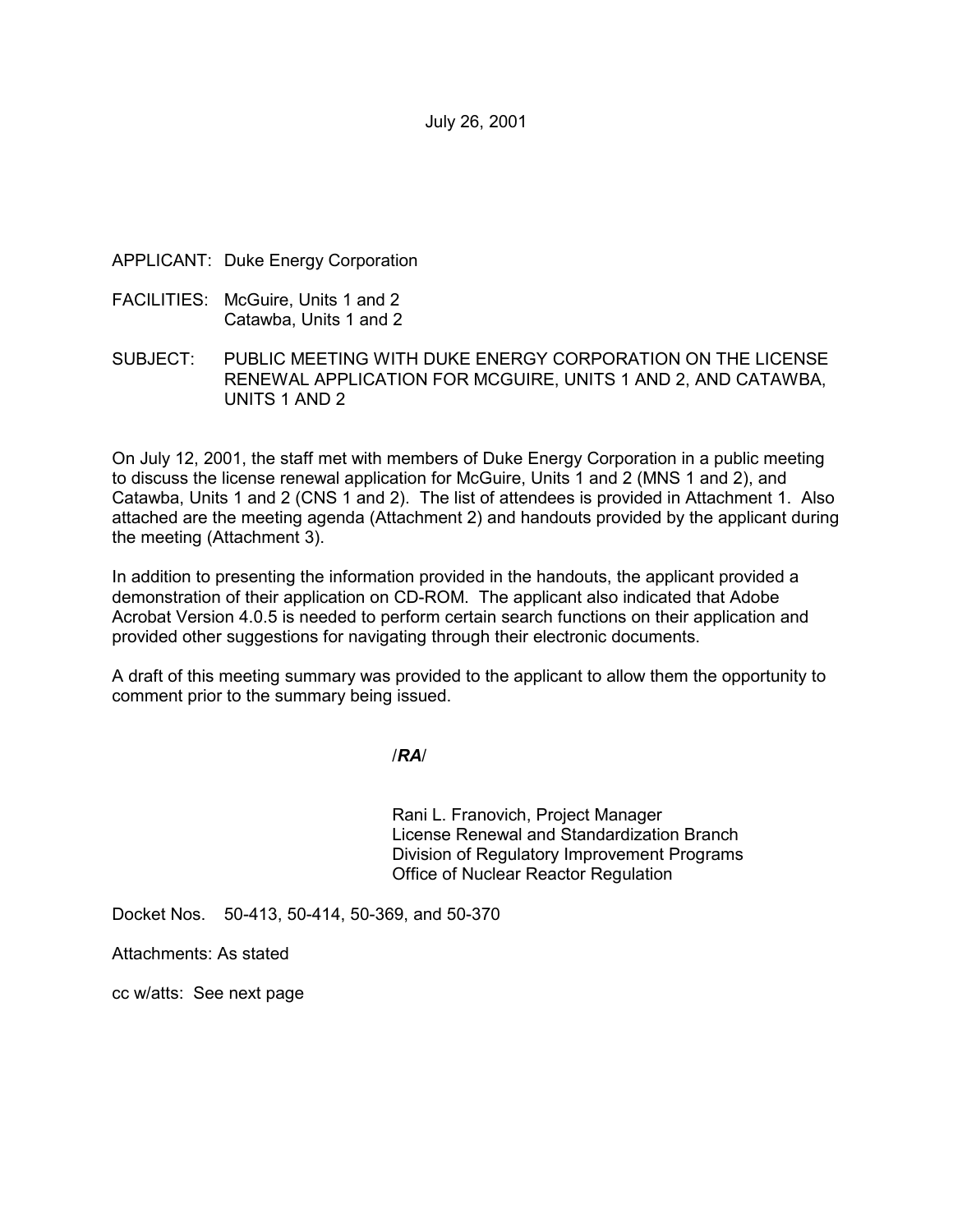- APPLICANT: Duke Energy Corporation
- FACILITIES: McGuire, Units 1 and 2 Catawba, Units 1 and 2
- SUBJECT: PUBLIC MEETING WITH DUKE ENERGY CORPORATION ON THE LICENSE RENEWAL APPLICATION FOR MCGUIRE, UNITS 1 AND 2, AND CATAWBA, UNITS 1 AND 2

On July 12, 2001, the staff met with members of Duke Energy Corporation in a public meeting to discuss the license renewal application for McGuire, Units 1 and 2 (MNS 1 and 2), and Catawba, Units 1 and 2 (CNS 1 and 2). The list of attendees is provided in Attachment 1. Also attached are the meeting agenda (Attachment 2) and handouts provided by the applicant during the meeting (Attachment 3).

In addition to presenting the information provided in the handouts, the applicant provided a demonstration of their application on CD-ROM. The applicant also indicated that Adobe Acrobat Version 4.0.5 is needed to perform certain search functions on their application and provided other suggestions for navigating through their electronic documents.

A draft of this meeting summary was provided to the applicant to allow them the opportunity to comment prior to the summary being issued.

/*RA*/

Rani L. Franovich, Project Manager License Renewal and Standardization Branch Division of Regulatory Improvement Programs Office of Nuclear Reactor Regulation

Docket Nos. 50-413, 50-414, 50-369, and 50-370

Attachments: As stated

cc w/atts: See next page

DISTRIBUTION:

See next page

Document Name: C:\Program Files\Adobe\Acrobat 4.0\PDF Output\Meeting Summary July 12 01.wpd

| OFFICE LA:DRIP |                 | PM:RLSB:DRIP   BC:RLSB:DRIP |                 |
|----------------|-----------------|-----------------------------|-----------------|
| NAME:          | <b>EGHylton</b> | <b>RLFranovich</b>          | <b>CIGrimes</b> |
| DATE:          | 07/26/01        | 07/26/01                    | 07/26/01        |

OFFICIAL RECORD COPY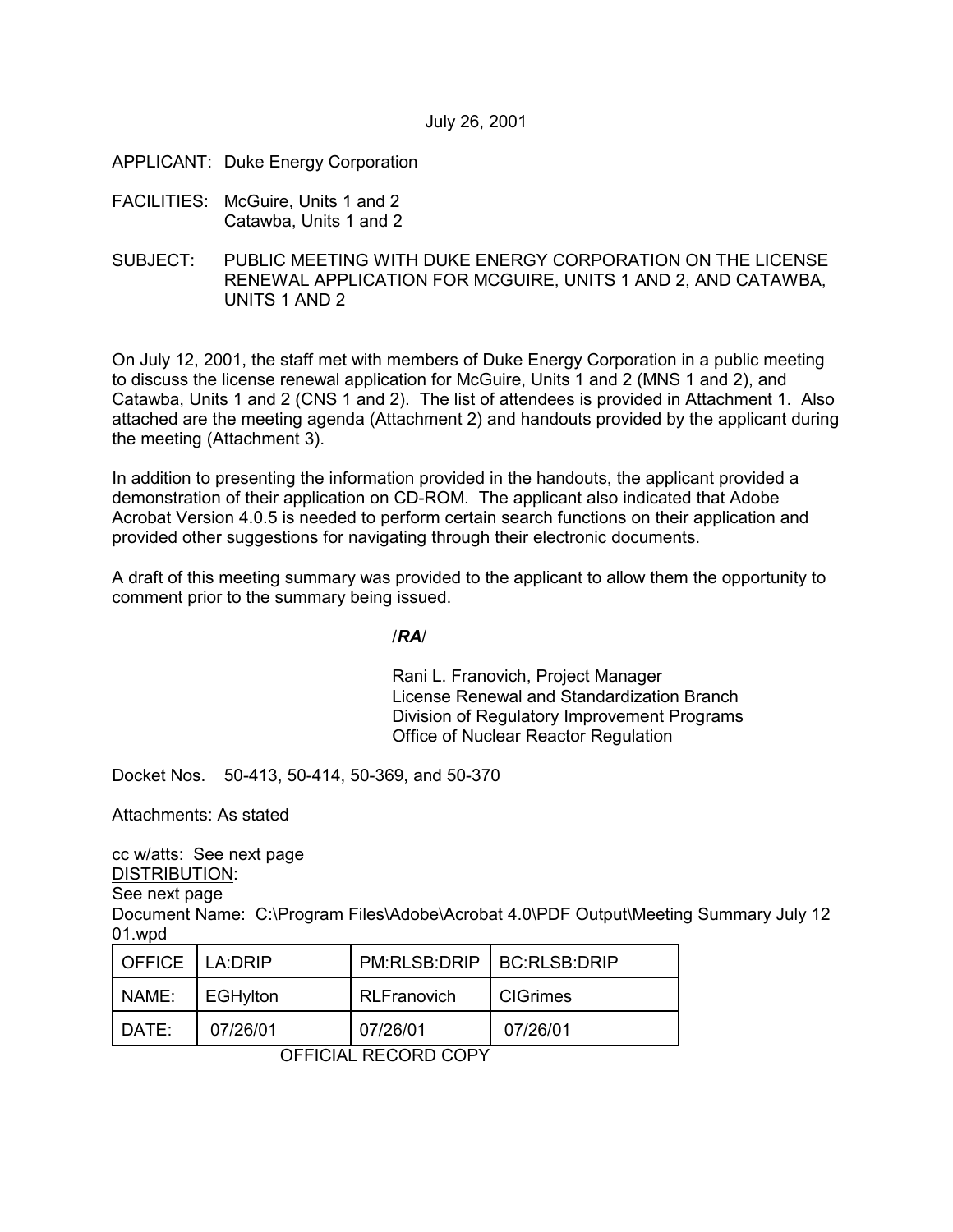# **HARD COPY**

RLSB RF E. Hylton

DISTRIBUTION: Package: ML012080051

## **E-MAIL**:

**PUBLIC** J. Johnson W. Borchardt D. Matthews C. Carpenter C. Grimes B. Zalcman J. Strosnider

- F. Eltawila
- G. Bagchi
- K. Manoly
- W. Bateman
- J. Calvo
- C. Holden
- P. Shemanski
- S. Rosenberg
- G. Holahan
- T. Collins
- B. Boger
- D. Thatcher
- G. Galletti
- B. Thomas
- J. Moore
- R. Weisman
- M. Mayfield
- A. Murphy
- W. McDowell
- S. Droggitis
- S. Duraiswami
- RLSB Staff
- -------------
- R. Martin
- C. Patel
- C. Julian (RII)
- M. Widmann (RII)
- A. Coggins (OGC)
- J. Wilson
- M. Khanna
- R. Elliott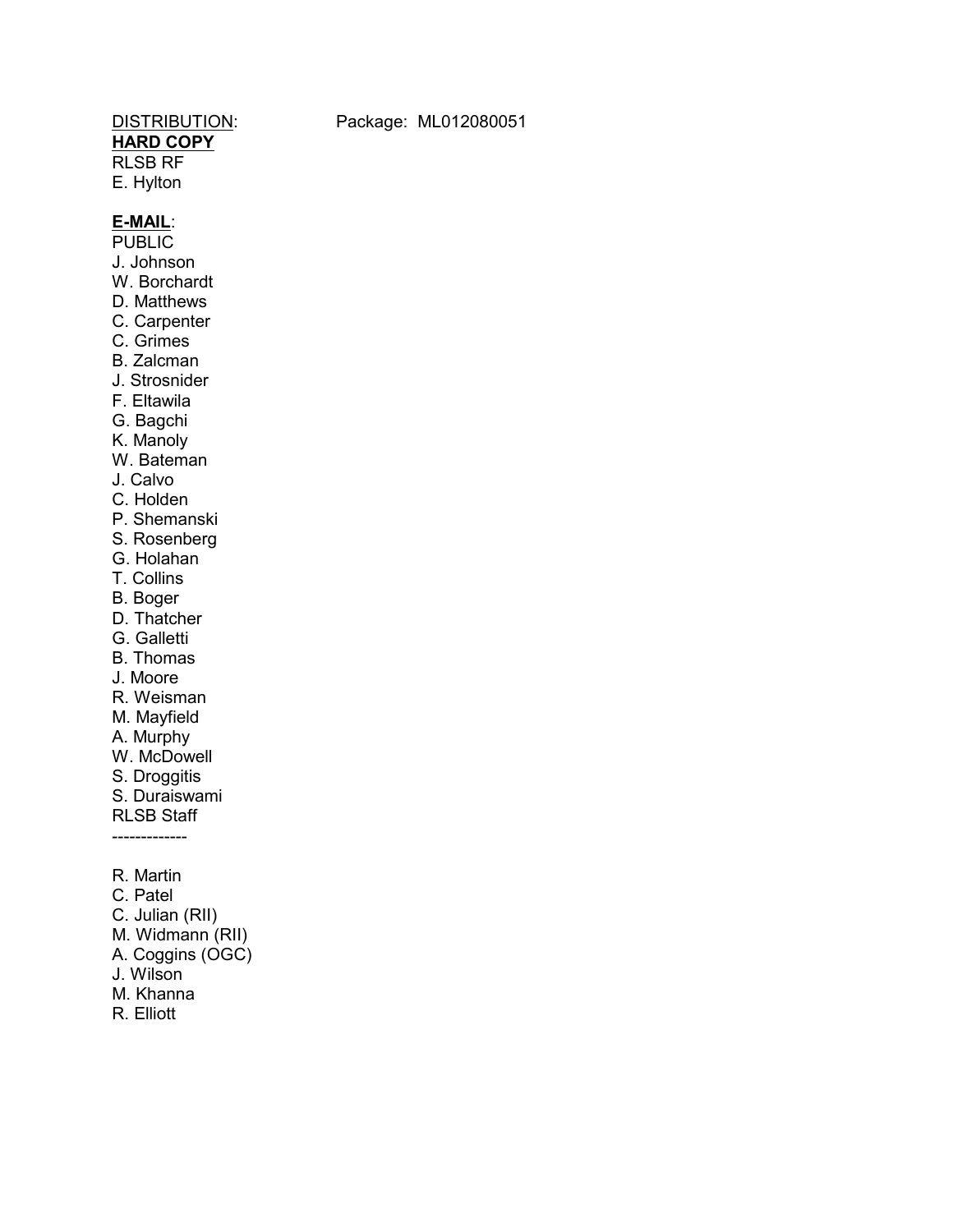### ATTENDANCE LIST NRC STAFF MEETING WITH DUKE ENERGY CORPORATION JULY 12, 2001

- 
- 
- 
- 
- 
- 
- 7. Greg Robison **Duke Energy**
- 8. Mary Hazeltine **Bullet Energy**
- 9. Rounette Nader **Duke Energy**
- 
- 
- 
- 13. Raman Pichumani NRC/NRR/DE/EMEB
- 
- 
- 16. Jerry Phillabaum **Exelon Nuclear**
- 
- 
- 
- 
- 
- 
- 
- 
- 
- 
- 
- 
- 
- 
- 

NAME ORGANIZATION 1. Rani Franovich NRC/NRR/DRIP/RLSB 2. Caudle Julian NRC/Region II<br>
3 PT Kuo NRC/NRR/DRIP/RLSB 4. Dale Thatcher NRC/NRR/DIPM/IQPB<br>5. Chris Grimes NRC/NRR/DRIP/RLSB NRC/NRR/DRIP/RLSB 6. Bill Rogers NRC/NRR/DIPM/IQMB 10. Robert Gill **Duke Energy** 11. H.F. Conrad NRC/NRR/DE/EMCB 12. Anne Cottingham Winston and Strawn 14. Kris Parczewski NRC/NRR/DE/EMCB 15. George Georgiev NRC/NRR/DE/EMCR 17. Vincent Klco NRC/NRR/DSSA/SPLB 18. Bart Fu NRC/NRR/DE/EMCB 19. Joe Golla NRC/NRR/DSSA/SPLB 20. Bob Martin NRC/NRR/DLPM/PDII-I 21. Cheng-Ih Wu NRC/NRR/DE/EMEB 22. Meena Khanna National State State State NRC/NRR/DE/EMCB 23. Pei-Ying Chen NRC/NRR/DE/EMEB 24. Yueh-Li (Renee) Li NRC/NRR/DE/EMEB 25. Raj Anand NRC/NRR/DRIP/RLSB 26. Jim Medoff NRC/NRR/DE/EMCB 27. Chang-Yang Li NRC/NRR/DSSA/SPLB 28. John Lehning NRC/NRR/DSSA/SPLB 29. Paul Gunter **Nuclear Information & Resource Service** 30. David Cullison NRC/NRR/DSSA/SPLB 31. John Knox NRC/NRR/DE/EEIB

Attachment 1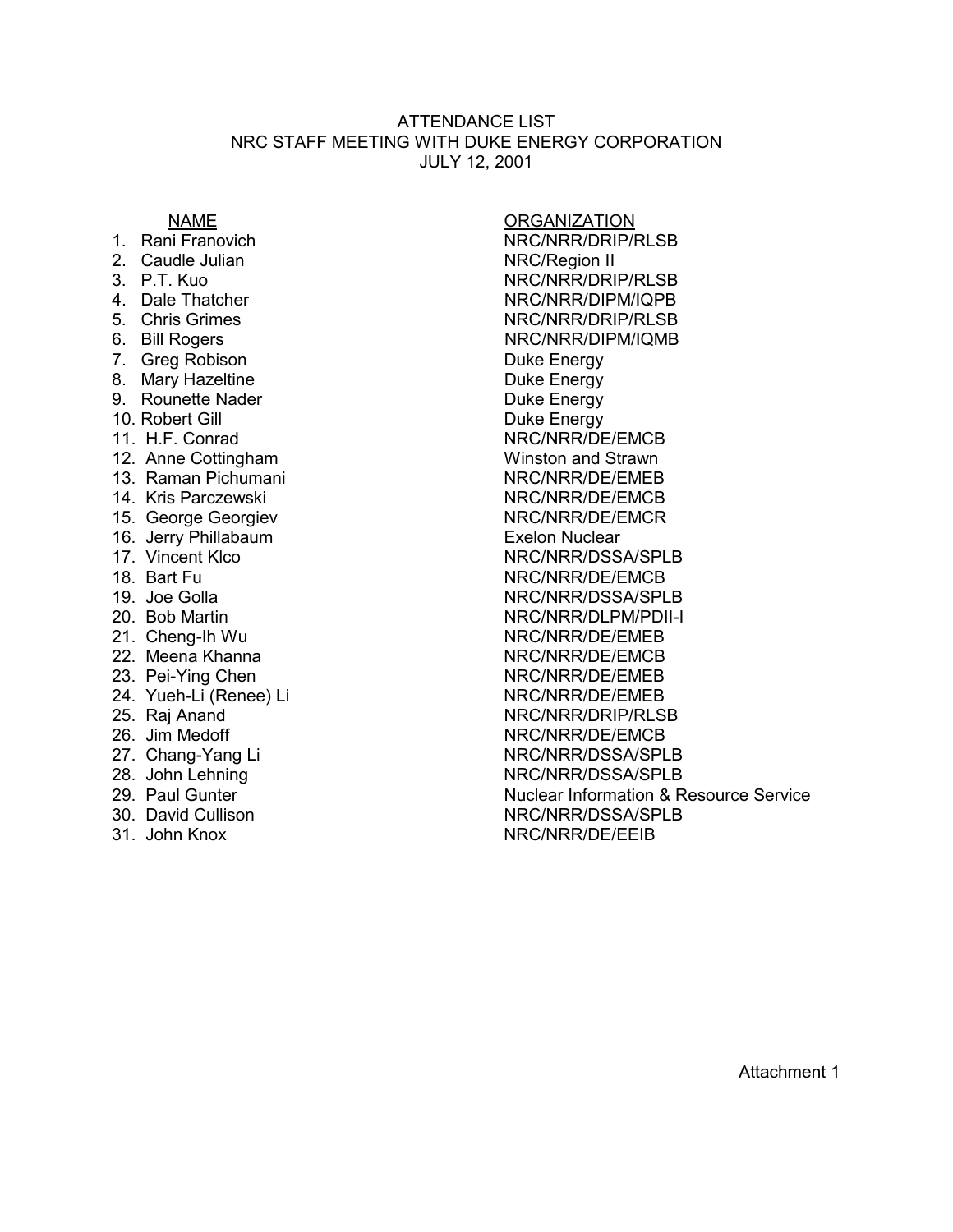McGuire & Catawba Nuclear Stations, Units 1 and 2

Mr. Gary Gilbert Regulatory Compliance Manager Duke Energy Corporation 4800 Concord Road York, South Carolina 29745

Ms. Lisa F. Vaughn Duke Energy Corporation 422 South Church Street Charlotte, North Carolina 28201-1006

Anne Cottington, Esquire Winston and Strawn 1400 L Street, NW Washington, DC 20005

North Carolina Municipal Power Agency Number 1 1427 Meadowwood Boulevard P. O. Box 29513 Raleigh, North Carolina 27626

County Manager of York County York County Courthouse York, South Carolina 29745

Piedmont Municipal Power Agency 121 Village Drive Greer, South Carolina 29651

Ms. Karen E. Long Assistant Attorney General North Carolina Department of Justice P. O. Box 629 Raleigh, North Carolina 27602

Ms. Elaine Wathen, Lead REP Planner Division of Emergency Management 116 West Jones Street Raleigh, North Carolina 27603-1335

Mr. Robert L. Gill, Jr. Duke Energy Corporation Mail Stop EC-12R P. O. Box 1006 Charlotte, North Carolina 28201-1006 North Carolina Electric Membership **Corporation** P. O. Box 27306 Raleigh, North Carolina 27611

Senior Resident Inspector U.S. Nuclear Regulatory Commission 4830 Concord Road York, South Carolina 29745

Mr. Virgil R. Autry, Director Dept of Health and Envir Control 2600 Bull Street Columbia, South Carolina 29201-1708

Mr. L. A. Keller Duke Energy Corporation 526 South Church Street Charlotte, North Carolina 28201-1006

Saluda River Electric P. O. Box 929 Laurens, South Carolina 29360

Mr. Steven P. Shaver Westinghouse Electric Company 5929 Carnegie Blvd. Suite 500 Charlotte, North Carolina 28209

Mr. T. Richard Puryear Owners Group (NCEMC) Duke Energy Corporation 4800 Concord Road York, South Carolina 29745

Mr. Richard M. Fry, Director North Carolina Dept of Env, Health, and Natural Resources 3825 Barrett Drive Raleigh, North Carolina 27609-7721

County Manager of Mecklenburg County 720 East Fourth Street Charlotte, North Carolina 28202

Mr. Douglas J. Walters Nuclear Energy Institute 1776 I Street, N.W., Suite 400 Washington, DC 20006-3708